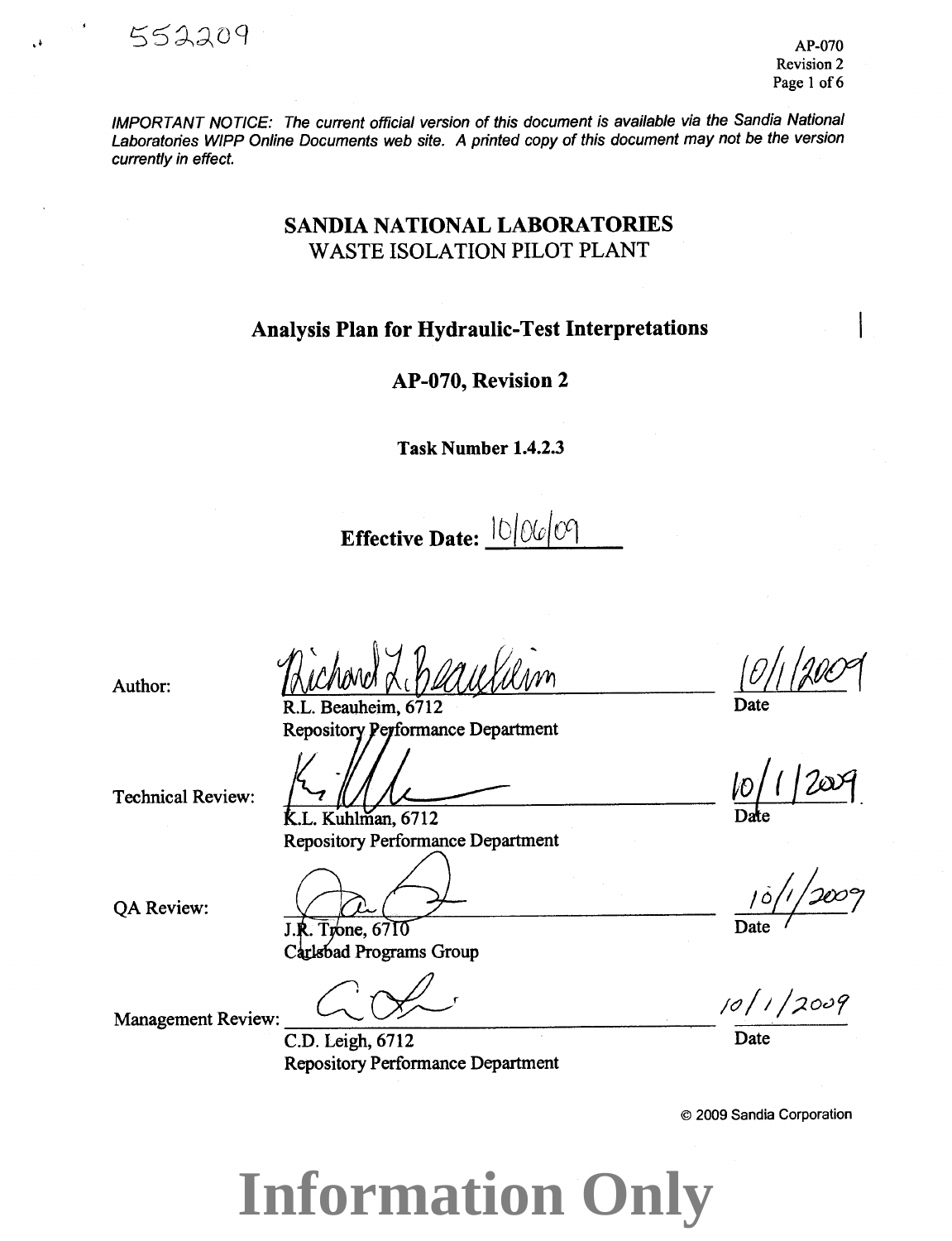## **TABLE OF CONTENTS**

 $\mathbf{A}$ 

| 2.               |  |
|------------------|--|
| 3.               |  |
| $\overline{4}$ . |  |
| 5 <sub>1</sub>   |  |
| 6.               |  |
| 7 <sub>1</sub>   |  |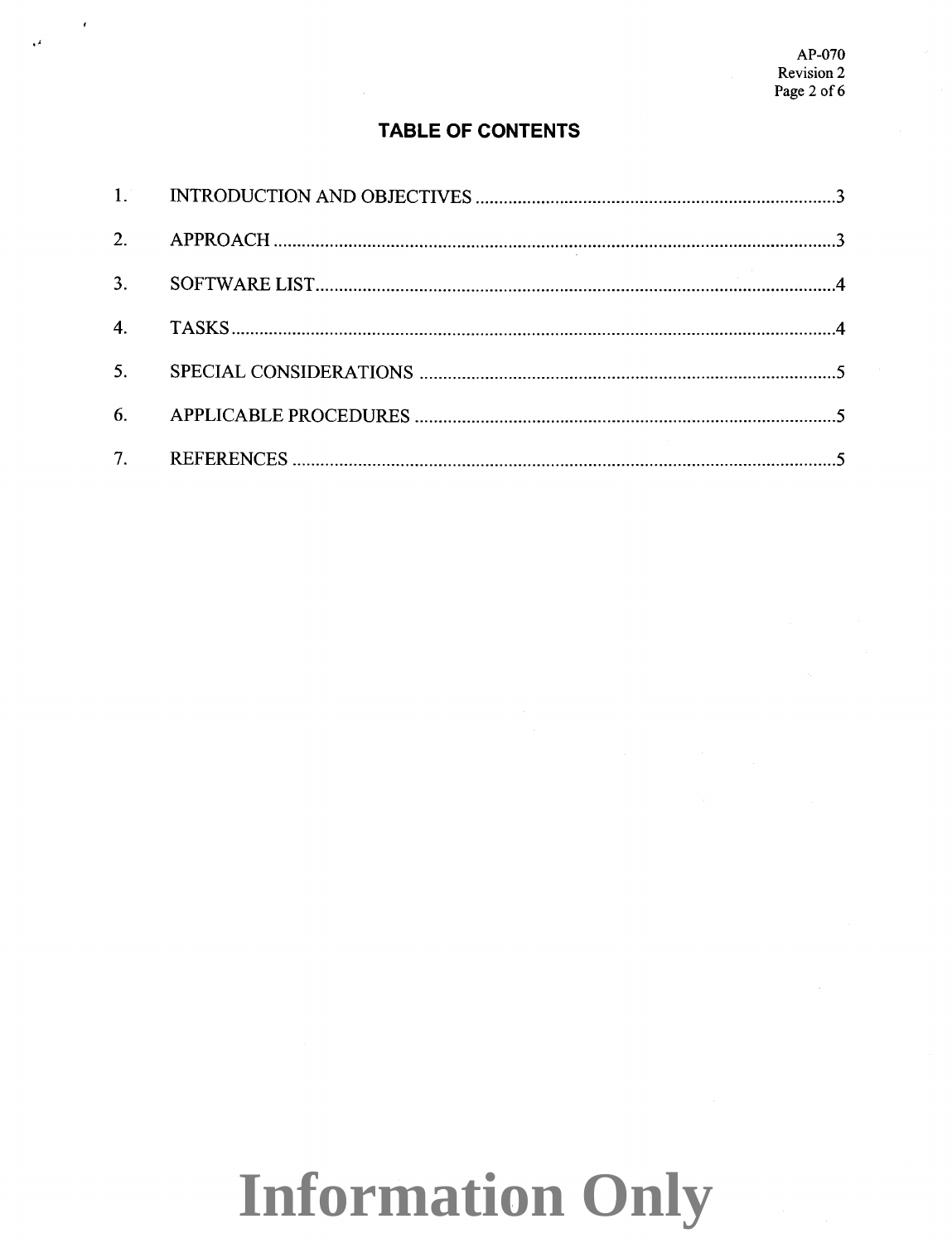#### **1. INTRODUCTION AND OBJECTIVES**

This Analysis Plan directs the interpretation of hydraulic tests performed in formations at the Waste Isolation Pilot Plant (WIPP) site. Hydraulic tests are performed in support of WIPP compliance activities to provide data needed for generation and defense of conceptual models, and for numerical modeling of groundwater flow and transport. Interpretations of the hydraulic tests will serve as input to models used for compliance decisions related to the performance of the WIPP disposal system.

The objectives ofhydraulic-test interpretations are to obtain estimates of some or all of the following hydraulic properties:

- Permeability-thickness product (transmissivity) (all tests);
- Storativity (only tests with observation wells);
- Fracture-matrix storativity ratio (only tests exhibiting double-porosity responses);
- Interporosity flow coefficient (only tests exhibiting double-porosity responses);
- Anisotropy (only tests with three or more observation wells);
- Flow dimension (all tests); and/or
- Formation pore pressure (all tests).

Error/uncertainty in the estimation of these parameters will be assessed directly by the analysis code used (see Section 3).

## **2. APPROACH**

The analytical approach to be followed is well established and has been used on the WIPP project for many years (Beauheim and Roberts, 2004, and Roberts et al., 1999, Chapter 6). The computer code to be used for analysis is nSIGHTS (n-dimensional Statistical Inverse Graphical Hydraulic Test Simulator) v. 2.41. The input to this code consists of some or all of the following:

- transient pressure data;
- transient flow-rate data;
- well radius;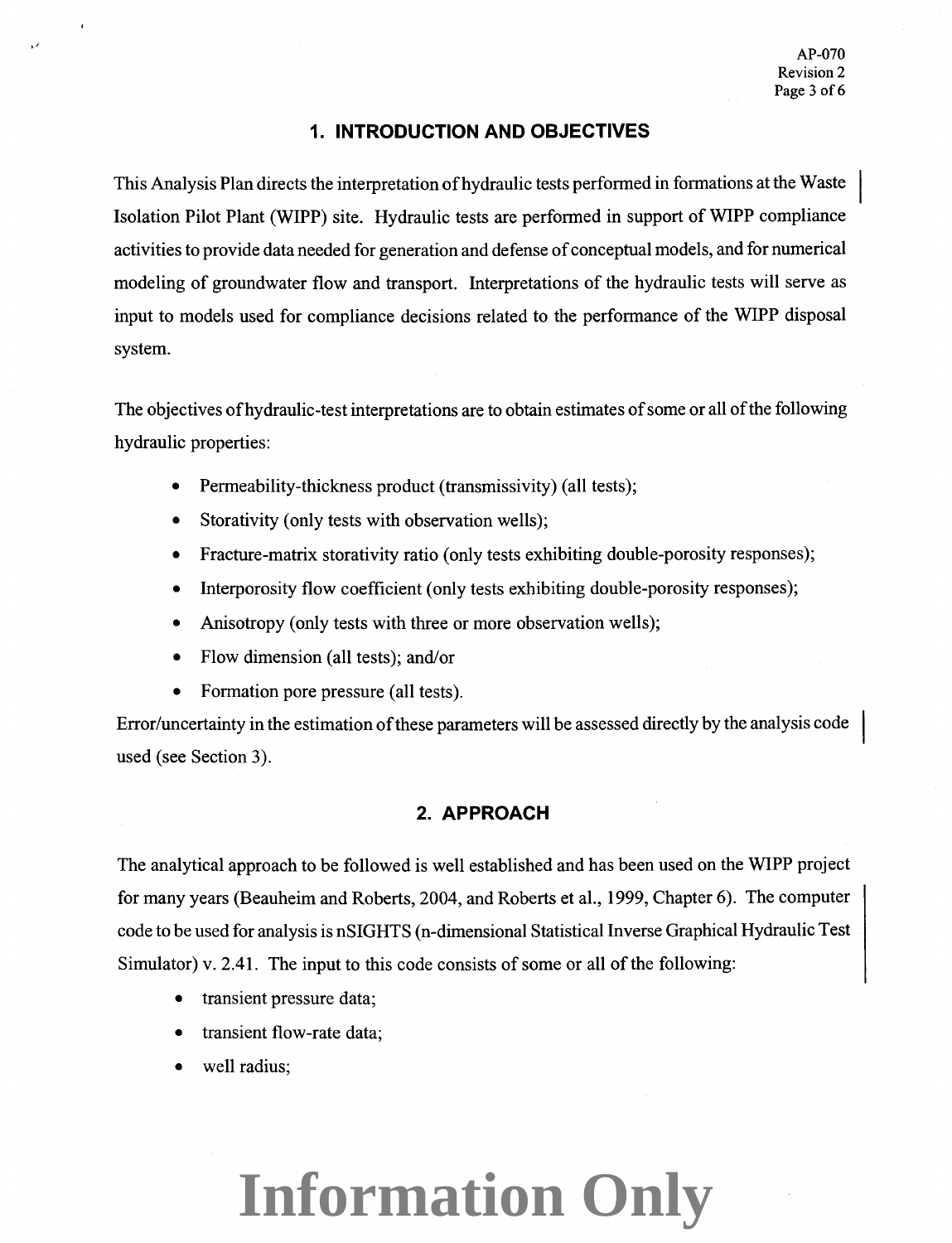- tubing string radius;
- tested thickness:
- fluid density;
- fluid thermal expansion coefficient;
- test-zone compressibility; and/or
- distance from source well.

#### **3. SOFTWARE LIST**

The computer code to be used for the analysis of hydraulic-test data is nSIGHTS v. 2.41 (qualified under NP 19-1) or later (when qualified). The use and qualification of utility codes for such things as barometric and earth-tide corrections to test data will be documented in analysis reports prepared and reviewed for those activities in accordance with NP 9-1. Commercial off-the-shelf spreadsheet programs, such as Excel2007, and graphing programs, such as Grapher 7.0, may also be used for data manipulation and plotting, again in accordance with NP 9-1.

#### **4. TASKS**

The tasks to be performed in connection with a hydraulic-test analysis are the following:

- Assemble data on well completion and location;
- Assemble data relevant to the performance of the test;
- Assemble qualified data files to be used in interpretation;
- Manipulate data files to put in the proper input format for the analysis  $code(s)$ ;
- Plot data in nSIGHTS to evaluate data quality and develop preliminary model conceptualization;
- Using nSIGHTS utilities, perform any corrections that need to be made to the data prior to analysis (e.g., removal of barometric and earth-tidal effects, compensation for packerpressure or temperature fluctuations, etc.);
- Analyze data with nSIGHTS code to provide "baseline" fit to data;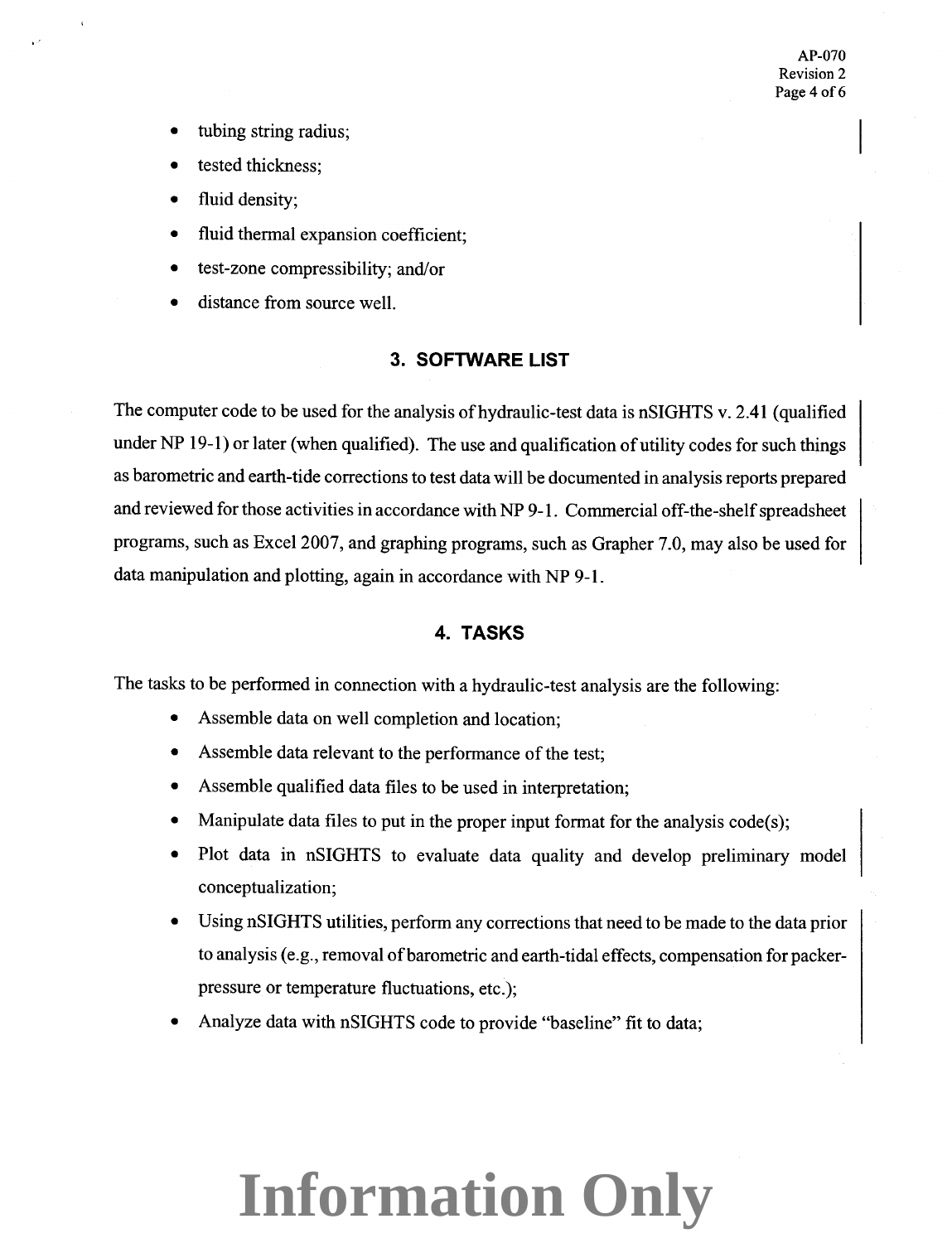- Perform perturbation analysis, using a minimum of 500 optimizations, to defme structure of fitting parameter space and provide confidence that global minimum has been foundrepeat as necessary;
- Produce hardcopy plots of final simulations;
- Make copies of input files and final output files; and
- Prepare analysis package, obtain necessary reviews, and submit to records center.

The principal analysts for hydraulic tests are Richard L. Beauheim (6712), Dale Bowman (6712), and Kris Kuhlman (6712). Pre- and/or post-analysis data processing may be performed by other individuals. Analysis reports documenting the analysis process and results will be prepared, reviewed, and submitted to the WIPP Records Center by the responsible analyst at the completion of each set of related analyses.

## **5. SPECIAL CONSIDERATIONS**

All hydraulic-test analysts must have general training in the theory of hydraulic-test analysis, and specific training in the use of nSIGHTS.

## **6. APPLICABLE PROCEDURES**

All applicable WIPP quality-assurance procedures will be followed for these analyses. Training of personnel will be done in accordance with the requirements ofNP 2-1 *Qualification and Training.*  Analyses will be performed and documented in accordance with the requirements of NP 9-1 *Analyses.* All software used will meet the requirements ofNP 19-1 *Software Requirements.* Data generated using procured and off-the-shelf software will be verified in accordance with the requirements of NP 9-1. The analyses will be reviewed following NP 6-1 *Document Review Process.* 

#### **7. REFERENCES**

Beauheim, R.L., and R.M. Roberts. 2004. "Well-Test Analysis Techniques Developed for the Waste Isolation Pilot Plant." *Proceedings: 66<sup>th</sup> EAGE Conference and Exhibition, Paris, France, 7-10 June 2004* (Paper H005). Houten, the Netherlands: European Association of Geoscientists and Engineers. ERMS# 552034.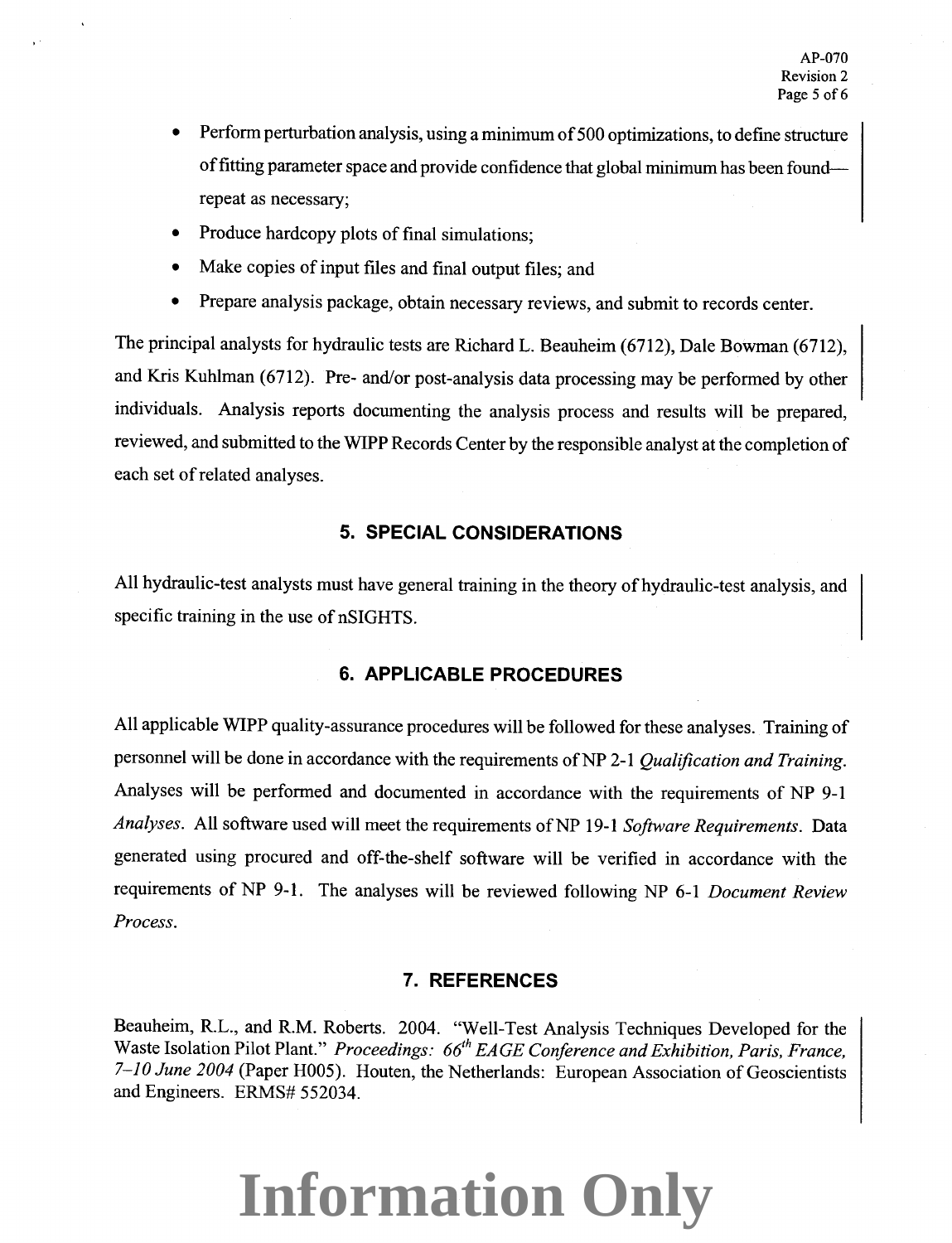AP-070 Revision 2 Page 6 of 6

Roberts, R.M., R.L. Beauheim, and P.S. Domski. 1999. *Hydraulic Testing of Salado Formation Evaporites at the Waste Isolation Pilot Plant Site: Final Report.* SAND98-2537. Albuquerque, NM: Sandia National Laboratories.